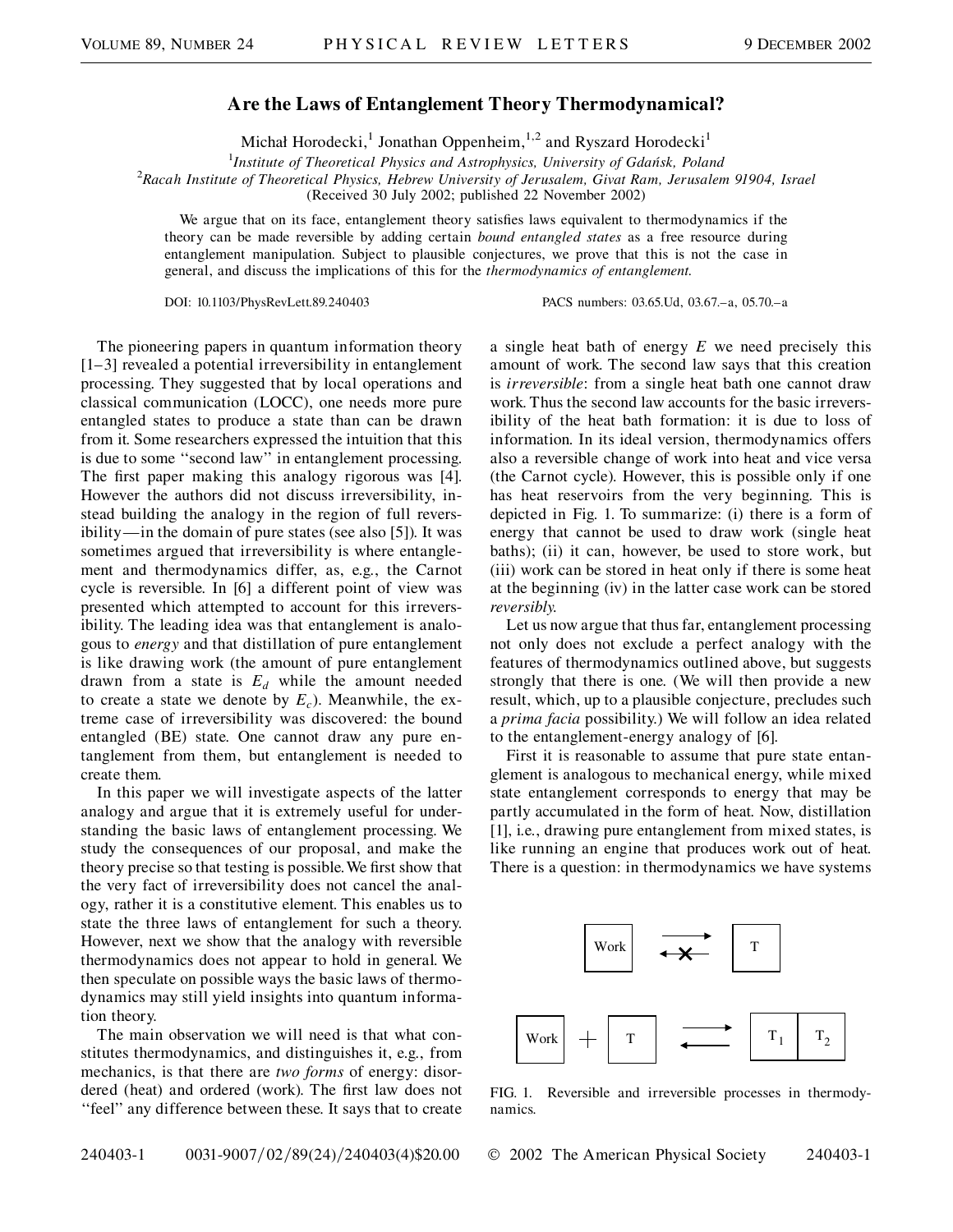that *have* energy but no work can be drawn from them single heat baths. If we did not have a counterpart of it in entanglement processing, then a constitutive element would be missing. However, there exist so-called *bound entangled* states [7] that are entangled (have ''energy'') but this energy cannot be used, i.e., changed into an ordered form. Thus BE states are the counterpart of a ''single heat bath''—a completely disordered form of entanglement. Other mixed states would represent partially ordered entanglement: work stored in thermodynamical systems (e.g., pairs of reservoirs of different temperatures). The process of forming a BE state out of pure states could be thought of as analogs to Joule's experiment establishing the equivalence between work and heat where all work is (irreversibly) changed into heat. The energy of the created heat bath is equal to the amount of work added to the system. This leads us to the conclusion: *The counterpart of total energy would be entanglement cost (amount of pure entanglement needed to produce the state).* At this moment one can ask a pointed question: does a counterpart to the first law hold in entanglement theory? Is the entanglement in a BE state still present? Or perhaps to form the state one needs entanglement but during the formation process it gets dissipated [8]. This is very much connected with the main question which we will now address: *Can we have an analog of reversible work extraction?* One might say no, because in entanglement processing there is irreversibility. This is, however, not an adequate answer. Let us argue that we can have a perfect analogy of reversible work extraction, despite the fact that generically we need more singlets to create a state than can be draw from it.

First note, that any thermodynamical system has more energy than we can draw from it (excluding the case when one of the reservoirs has zero temperature). This is due to the second law. The same is true for entanglement: for a generic mixed state  $E_D < E_c$ . Thus the *irreversibility* of entanglement processing could be due to a second law of entanglement that says ''the disorder of entanglement can only increase.'' Now, according to Fig. 1, for a given state  $\varrho$ , the following two conditions should be matched: (i) One should be able to distill  $E_d$  of pure entanglement, but in such a way that the garbage left over from the distillation procedure (denoted by  $\varrho_g$ ) is a BE state with  $E_c(Q_g) = E_c(Q) - E_d(Q) \equiv E_b(Q)$ 

$$
\varrho \to \varrho_g \otimes \psi_+ \otimes n; \tag{1}
$$

(ii) one should be able to form the state  $\varrho$  out of  $E_d(\varrho)$ singlets plus a BE state of entanglement cost equal to  $E_b(\varrho)$ .

This is a consequence of *conservation of*  $E_c$  which would be analogous to the *first law*. Even though we will show that in general this will not hold, we think it is important to realize how this theory would look. Indeed perhaps reversible thermodynamics of entanglement is an important element of the total, more complicated picture. Besides, the independent development [11] suggests that for some classes of mixed states this theory may be valid.

Thus, we would have the following reversible thermodynamics of entanglement: There is a unique measure of entanglement  $(E_c)$ ;  $E_d$  is not an autonomous measure of entanglement: it is the ''work'' that can be drawn in units of *Ec*; processes of formation and distillation are *reversible* in the sense described above; the process of changing pure entanglement into mixed entanglement is *irreversible* [12].

Exactly as in statistical physics we would have two kinds of irreversible processes: dissipation (where *Ec* decreases) and pure decoherence (where  $E_c$  is constant, but  $E_d$  decreases). The first irreversibility does not exist in optimal processes (which we consider). The second could be removed if the processes start with some initial supply of BE states. Then to form a state, one would not need to create disordered entanglement out of the ordered form but only *dilute* the ordered one into the noisy entanglement of BE states.

Usually hypothetical reversibility in entanglement processing is associated with a unique measure of entanglement, in the sense that there is only one function monotonic under operations. Indeed, we can state the above in such a way that there will only be one measure of entanglement. Since bound entanglement is used only as a source of fully disordered entanglement, it is not actually a resource. Thus we can treat it as free of charge (say heat is cheap, only work costs). Our class of operations would then be as postulated in [13]: LOCC plus BE ancillas. This does not make the theory trivial, since we still cannot obtain singlets for free. Then, however, the only monotone would be  $E<sub>D</sub>$ . Actually, it would be equal to the (regularized) relative entropy distance to the set of nondistillable states [14–16]. At this point we can even formulate a precise theorem.

*Theorem 1: If under a given class of operations C that includes mixing states, one can reversibly transform*  $\varrho$ *into pure states, then any asymptotically continuous function E that is monotonic under the class C satisfies*

$$
E^{\infty}(Q) = E_R^{\infty}(Q), \tag{2}
$$

*where EC <sup>R</sup> is the relative entropy distance from the set of states that is closed under C*.

The above notation indicates the regularization of a function  $M(\varrho)$  given by  $M^{\infty}(\varrho) = \lim_{n \to \infty} \frac{1}{n} M(\varrho^{\otimes n})$ .

*Remark:* For such states we thus have a unique entanglement measure equal to the familiar regularized relative entropy of entanglement.

*Proof:* Uniqueness comes from reversibility and uniqueness of the entanglement measure in the pure state case [4,17] (that again comes from reversibility between pure states [3]).  $E_R^C$  is a monotone under *C* [18], and is also asymptotically continuous if the considered set is convex [17] (which is the case since *C* includes mixing).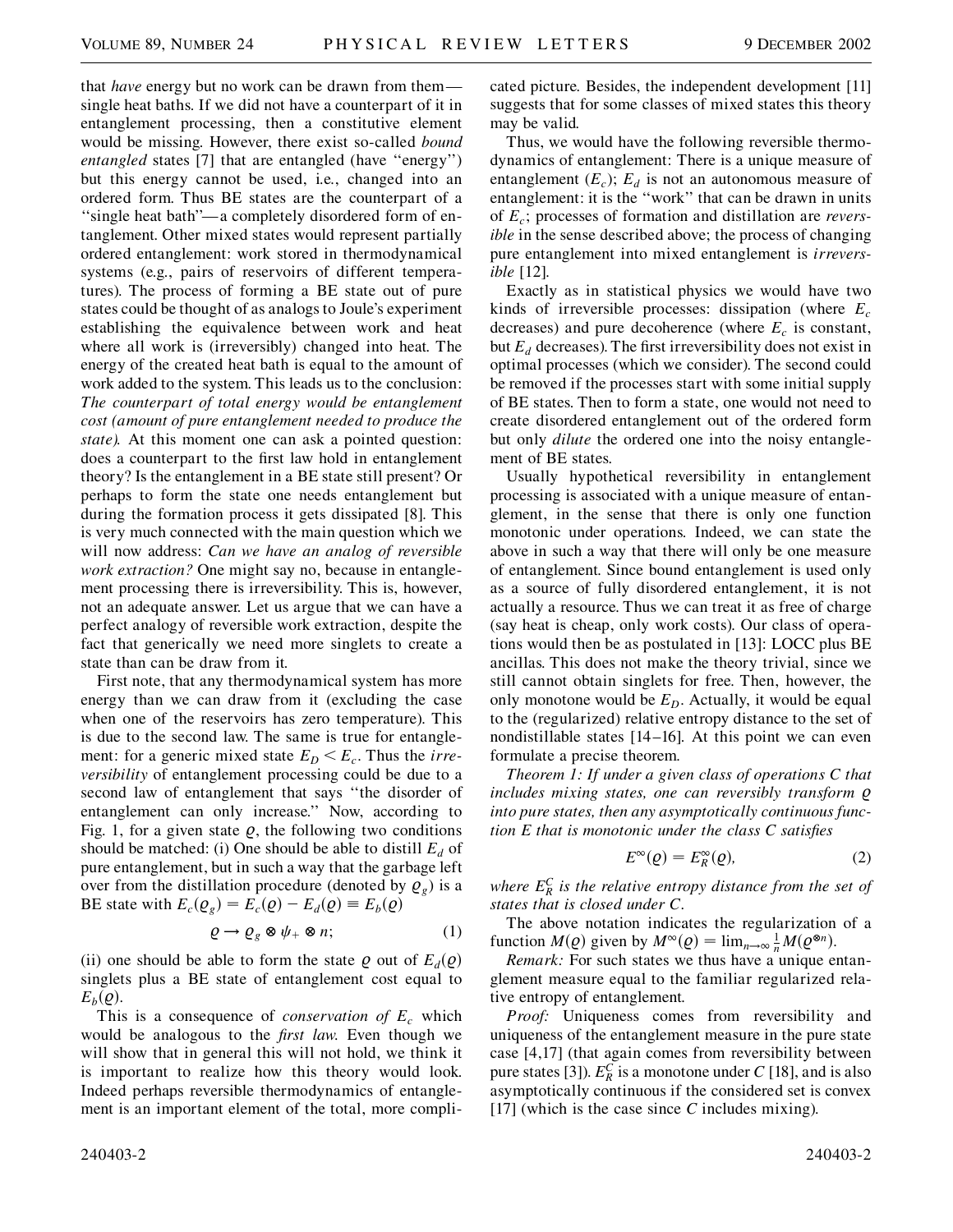Thus we can formulate the *second law*. Surprisingly, it has the same form as in statistical physics: it is Uhlmann monotonicity—see, e.g., [19]—saying that *under completely positive maps the relative entropy does not increase*. Indeed from this, one gets that the relative entropy distance is monotonic, from which our theorem follows. In this way the law gives the optimal entanglement that can be distilled exactly as the second law gives the Carnot efficiency. This also suggests a feedback to thermodynamics: it seems possible to express the extractable work by means of the relative entropy distance from the single heat bath states (for a fixed Hamiltonian). Indeed, Theorem1 appears to be satisfied in thermodynamics. We hope to come back to this interesting point elsewhere. It is also rather amusing that in this theory we would have an analog to the *third law* of thermodynamics: *one cannot distill singlets with perfect fidelity*

Let us return to the question of whether we can have reversibility for all states. Recall that for this proposal: *Reversible thermodynamics of entanglement possibility of reversible separation of bound and pure entanglement*.

Below we show a counterexample. To this end we need to be more rigorous. The first problem is that if there are NPT [20] bound entangled states, then BE cannot be for free, as such states together with some PPT [20] states are distillable, so that singlets would be for free too. Thus we should not speak about BE states, but rather about the smaller class of states that is closed under LOCC *and* under tensor product. Call this set the Hyper-Set (HS). Thus to produce a counterexample, we should show that there is a state for which  $E_d^{\text{LOCC+HS}} < E_c^{\text{LOCC+HS}}$ , where  $LOCC + HS$  is  $LOCC$  operations plus states from HS as free ancillas. One can also consider the class of hypermaps that includes the class  $LOCC + HS$ —namely the maps that do not move states outside of HS or the subclass of these consisting of the maps that are closed under tensor product.

We do not know the set HS or the class of hypermaps. However, the following result [21] adds an additional restriction: any NPT state can be distilled with the help of some PPT state. The HS would therefore not be able to include PPT states and any NPT state. The conditions on other sets are also very restrictive, and we therefore conjecture that the HS is PPT and the class is PPT maps [22] introduced in [23].

Let us therefore define PPT entanglement of formation  $E_f^{\text{PPT}}$ . Recall that the traditional entanglement of formation was defined as [2]  $E_f(\mathbf{Q}) = \inf \sum_i p_i S(\mathbf{Q}_A^i)$ , where the infimum runs over all ensembles  $Q = \sum_i p_i \psi_i \rangle \langle \psi_i |$  and  $Q_A^i$  is obtained by partial trace of  $\psi_i$ . One knows that the entanglement cost is given by the regularized entanglement of formation [24]

$$
E_c = E_f^{\infty}.
$$
 (3)

To define the PPT version of  $E_f$  we need the notion of *phase-separated states*. A state is called phase separated if it is either pure or PPTor a tensor product of both. Then we define

$$
E_f^{\text{PPT}}(Q) = \inf \sum_i p_i f(Q_i), \tag{4}
$$

where the infimum runs over decompositions of  $\rho$  into phase-separated states, and  $f(Q_{AB}^{PPT}) = 0$ ,  $f(\psi_{AB}) =$  $S(\text{Tr}_A(|\psi\rangle_{AB}\langle\psi|) = f(|\psi\rangle_{AB}\langle\psi| \otimes \varrho_{A'B'}^{\text{PPT}})$ , i.e., we count only the pure entanglement. This quantity intuitively measures the entanglement cost under  $LOCC + PPT$ , like entanglement of formation  $E_f$  was associated with entanglement cost under LOCC. Indeed, following [24]:

*Proposition 1: If*  $E_f^{\text{PPT}}$  *is monotonic under PPT maps, and asymptotically continuous* [25], *then its regularization is equal to the entanglement cost under PPT maps.*

If the assumptions hold, then we have counterpart of (3) for PPT maps. Consider now the state

$$
\varrho = p|\psi_{+}\rangle\langle\psi_{+}| + (1-p)|\psi_{-}\rangle\langle\psi_{-}|, \qquad p \in [0, 1],
$$
\n(5)

with  $\psi_{\pm} = (1/\sqrt{2})(|00\rangle \pm |11\rangle)$ . We have  $E_f = E_c$  $H\left[\frac{1}{2} + \sqrt{p(1-p)}\right]$  [26] where  $H(x) = -x\log x - (1$  $f(x)$  log(1 – *x*) is the binary entropy. Also  $E_d^{\text{PPT}} = E_R^{\text{PPT}} =$  $S(\mathcal{Q}_A) - S(\mathcal{Q}) = 1 - H(p)$  [2,15].

We will now state the main result of the paper.

*Theorem 2: For the state* (5)  $p = 1/2, 0, 1$  *the PPT distillable entanglement is strictly smaller than the regularized PPT entanglement of formation*.

*Proof:* We will prove that  $E_f^{\text{PPT}} = E_f^{\text{PPT}\infty} = E_c$ . We will actually show that it is true for all maximally correlated (MC) states [15] defined as  $\rho = \sum_{ij} a_{ij} |ii\rangle\langle jj|$ . We need the following facts about MC states: (i) A state  $\rho_{AB} \otimes$  $\sigma_{A'B'}$  is MC iff *Q* and  $\sigma$  are MC; (ii) any state in the support of an MC state is MC; (iii) if a MC state is PPT then it is separable. To see (i) note that (a) all pure states in the support of MC state have the same Schmidt decomposition (SD); (b) a state is MC if its eigenvectors have the same Schmidt decomposition. Thus if  $\rho_{AB} \otimes \sigma_{A'B'}$  is MC, then its eigenvectors  $\psi_{AB}^i \otimes \phi_{A'B'}^i$  (where  $\psi_{AB}^i$  and  $\phi_{A'B'}^i$ are eigenvectors of  $\varrho_{AB}$  and  $\sigma_{A'B'}$ , respectively) have the same SD. This is possible only if it is true for vectors  $\psi_{AB}^i$ and  $\phi_{A'B'}^i$  separately. Thus both  $\varrho_{AB}$  and  $\sigma_{A'B'}$  have to be MC. Similarly the converse holds. Fact (ii) can be found, e.g., in [15]. Proof of (iii) is straightforward.

Now we can prove the theorem. From (i) it follows that if  $\varrho$  is MC then so is  $\varrho \otimes n$ . Now take any ensemble  $\varrho =$  $\sum_i p_i \varrho_i$ , with phase-separated  $\varrho_i$ . Because of (ii) we have that all  $\varrho_i$  are MC. Then (iii) implies that if  $\varrho_i$  is PPT, it must be separable. Otherwise it is either pure or product  $|\psi\rangle\langle\psi| \otimes \sigma_{\text{PPT}}$  of a pure state and a PPT state. However, due to (i),  $\sigma_{\text{PPT}}$  must be MC, hence it is separable. Thus we do not have PPT states in decomposition, so that  $E_f^{\text{PPT}}(e^{\otimes n}) = E_f(e^{\otimes n}),$  hence  $E_f^{\text{PPT}\infty} = E_f^{\infty}(e)$ . However, we have [26,27]  $E_f^{\infty} = E_f$ . Of course, for states (5) with  $p \neq 0, 1/2, 1$  we have  $E_d^{p\hat{i}t} < E_c$ . This ends the proof.